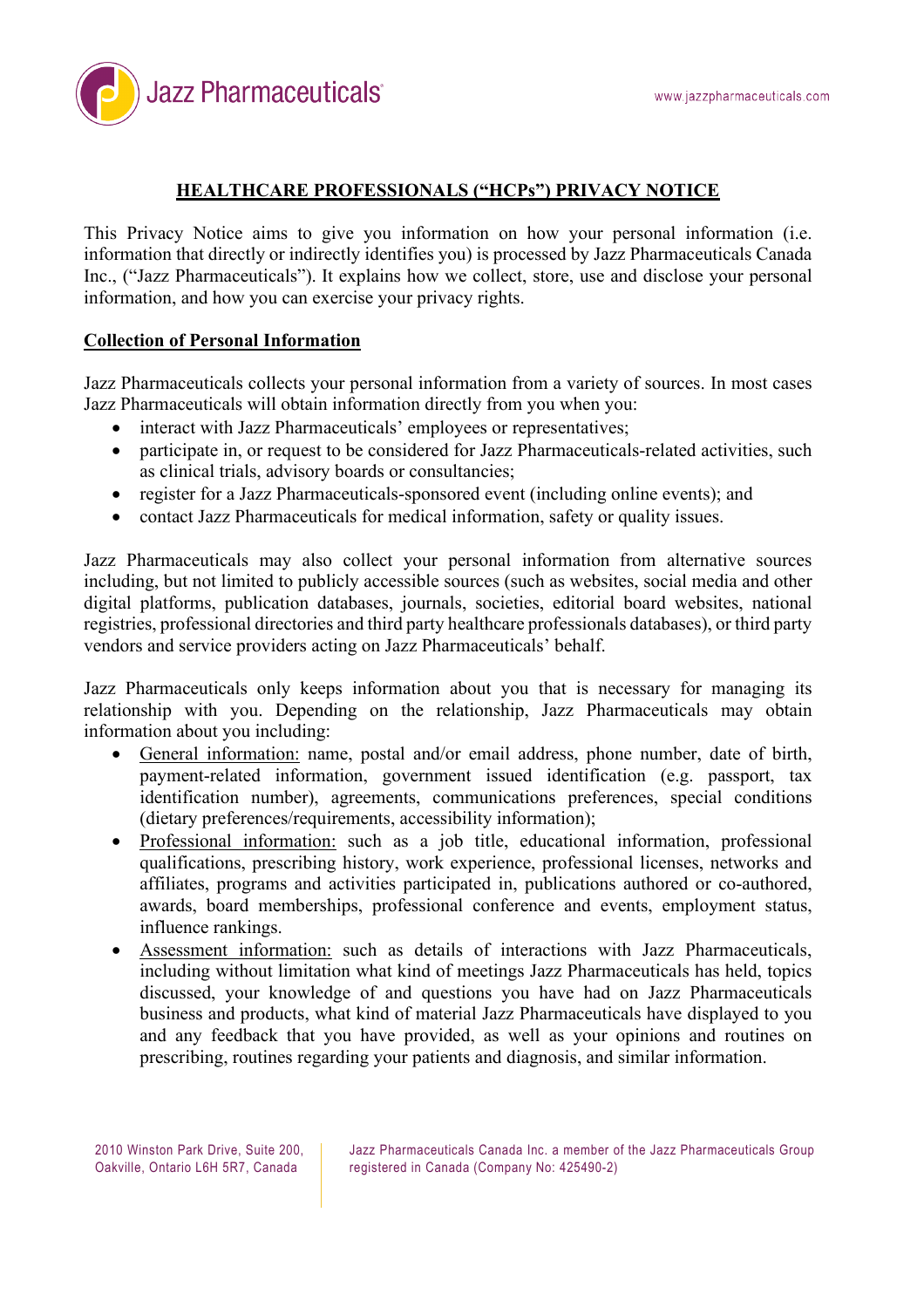

• Transparency information: information related to payments and services provided, invoices and tax related information.

## **Use of Personal Information**

Jazz Pharmaceuticals may collect, store, use, disclose and process your personal information for different purposes depending on the type of interaction Jazz Pharmaceuticals has with you:

- Conducting its business operations: for example, managing its relationship with you (e.g. through the operation of a database keeping records of interactions with health care professionals or managing call planning as well as call reporting); inviting you to its events or to participate in its activities; answering your requests and providing you with efficient support; providing you with appropriate, adequate and updated information about disease as well as Jazz Pharmaceuticals' products and services; tracking its activities (e.g. measuring interactions or sales, number of appointments/calls);
- Complying with legal, regulatory, industry best practices and ethical obligations: for example; reporting of interactions with HCPs for transparency purposes; complying with applicable laws, regulations and requests from governmental agencies (e.g. complying with pharmacovigilance data capture and reporting obligations); and complying with industry standards and its policies;
- Conducting security and fraud detection and prevention: for example to ensure security and confidentiality of your data, ensuring a safe environment at Jazz Pharmaceuticals' events, facilities or networks; and
- Any other purpose that is relevant in the relationship between Jazz Pharmaceuticals and HCPs.

Jazz Pharmaceuticals will collect, store, use, disclose and process information for further purposes, where lawful to do so (such as for archiving, scientific or market research purposes) or when legally obliged to do so.

Jazz Pharmaceuticals may collect, store, use, disclose and process your personal information based on one or more of the following bases:

• Your Consent: Jazz Pharmaceuticals will generally obtain consent from you for the collection, storage, use, disclosure and processing of your personal information. Consent can be either express or implied, depending on the circumstances and the sensitivity of the personal information. Express consent is given explicitly, either orally, in writing, or by a specific action (such as clicking on "I agree" on a website). By voluntarily providing your personal information to us, you are indicating your consent for Jazz Pharmaceuticals to collect, store, use, disclose and process your personal information in accordance with this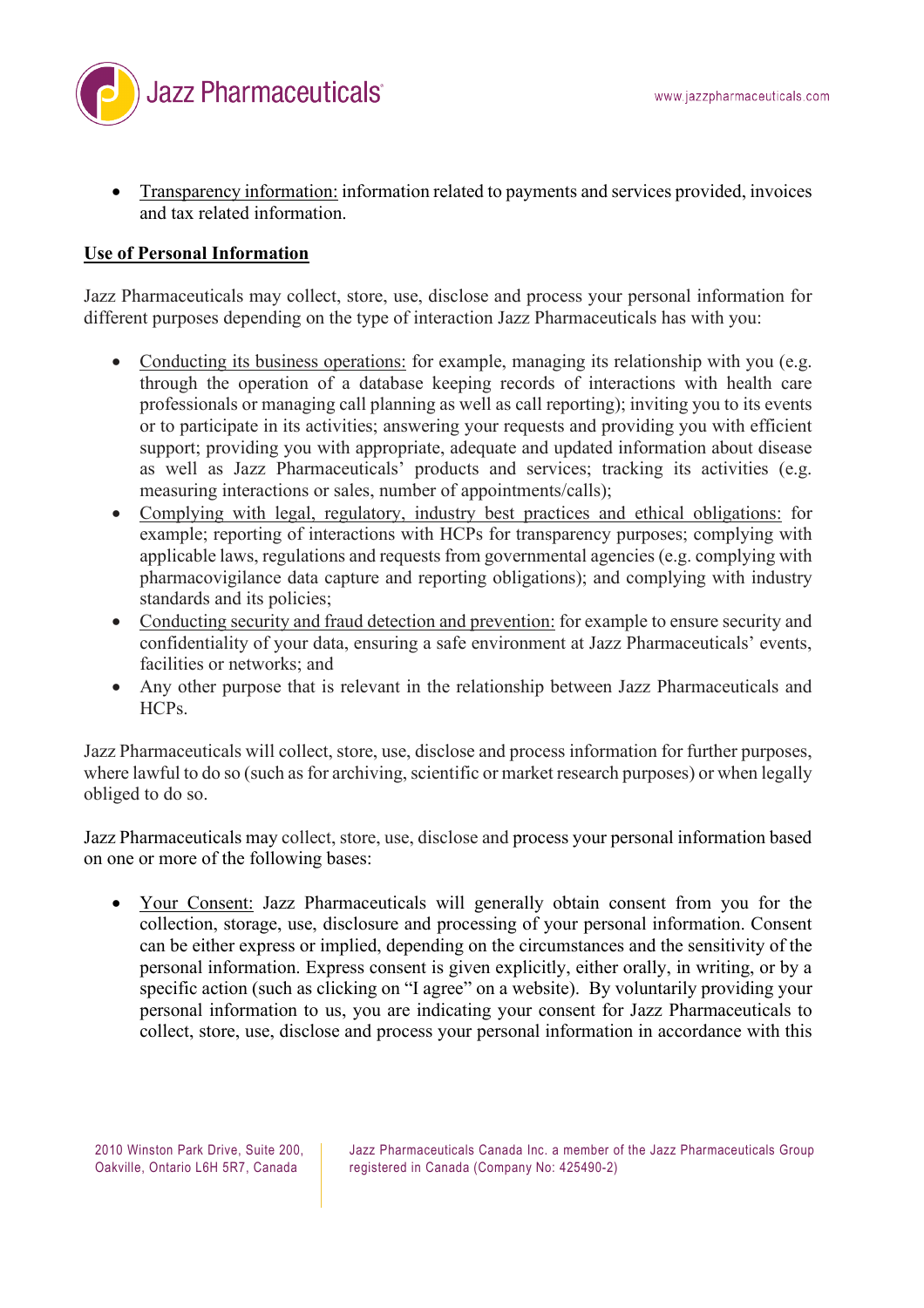Jazz Pharmaceuticals<sup>®</sup>

Privacy Notice. In some cases, Jazz Pharmaceuticals may ask for your express written or verbal consent to collect, store, use disclose and process your personal information.

• Compliance with applicable laws or performance of a contract: In specific circumstances, Jazz Pharmaceuticals may need to collect, store, use, disclose or process your personal information to comply with a relevant law/regulation or to fulfil its obligations under a contract to which you are subject.

### **Sharing of Personal Information**

Jazz Pharmaceuticals may disclose your personal information:

- (i) to its affiliates, third party service providers (e.g., payment service providers, database hosting providers) and advisors;
- (ii) to fraud prevention agencies and law enforcement agencies;
- (iii) to courts, governmental and non-governmental regulators and ombudsmen;
- (iv) to any third party that acquires, or is interested in acquiring, all or part of Jazz Pharmaceuticals' assets or shares, or that succeeds Jazz Pharmaceuticals in carrying on all or a part of its business, whether by merger, acquisition, reorganization or otherwise; or
- (v) as required or permitted by law, including to comply with a subpoena or similar legal process or government request, or when Jazz Pharmaceuticals believes in good faith that disclosure is legally required or Jazz Pharmaceuticals has a legitimate interest in making a disclosure, such as where necessary to protect Jazz Pharmaceuticals' rights and property.

#### **International Transfer of Personal Information**

Jazz Pharmaceuticals may disclose your personal information to recipients (as described above) located outside of Canada in a country which may not have data privacy laws equivalent to those of Canada. Once outside of Canada, your personal information will be subject to applicable foreign legal requirements, which may include lawful requirements to disclose personal information to government authorities in certain circumstances that differ from laws of Canada.

Certain international recipients of your personal information may have signed special contracts with Jazz Pharmaceuticals to provide legal protection for your transferred personal information.

You can request further information using the contact details below.

#### **Security and Retention of Personal Information**

Jazz Pharmaceuticals takes reasonable steps to protect your personal information using physical, electronic or procedural security measures appropriate to the sensitivity of the information.